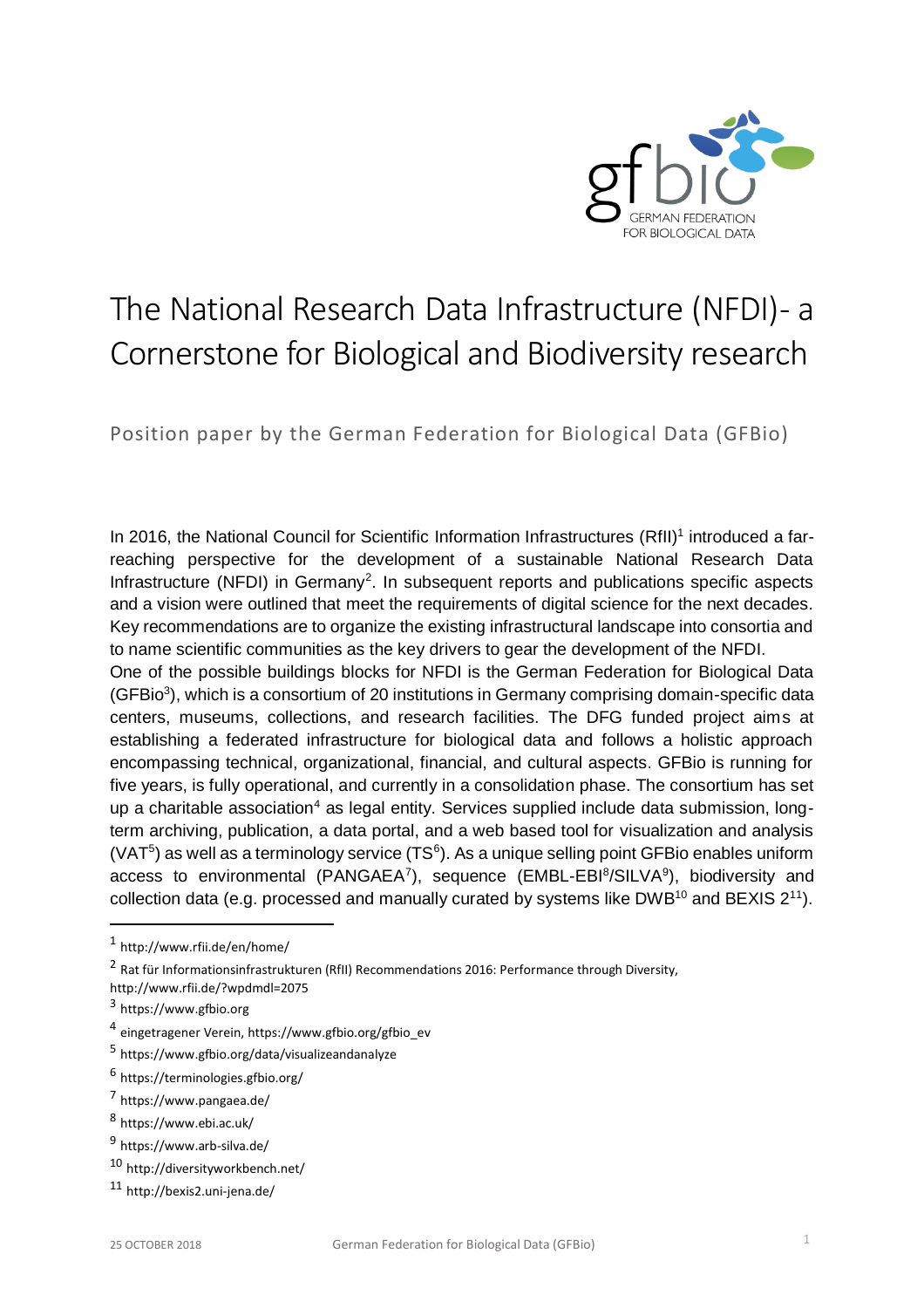## Federation and Fragmentation

Federated data infrastructures like GFBio are mostly building on existing structures and developments of various institutions. Naturally, they substantially conserve work that has been invested in the past and benefit from the expertise, innovations, and resources of consortium members. Moreover, each of the different partners is widely interlinked with international activities and developments. However, a substantial amount of time and effort has to be invested into the effective organization. Workflows, standards, interfaces, and resources have to be aligned and coordinated. Time is needed to cope with the fragmented landscape and to agree on and to develop the necessary commonalities - more time than is usually given by traditional project-based funding regimes. Therefore, the concept of NFDI as a long-term measure is most appreciated by GFBio.

### Semi-Automated Workflows for high-quality Data

RfII clearly emphasizes the need for quality data and services. In particular, for the emerging landscape of cloud based data service platforms such as GBIF<sup>12</sup>, DataONE<sup>13</sup>, EOSC<sup>14</sup>, or GEODAB<sup>15</sup> easy to use, integrated, and reliable high-quality data are needed. This requires certified services and harmonization of data structures and semantics. Along the same lines the FAIR Data Publishing group emphasizes machine readability of data as one of the major challenges<sup>16</sup>. This can only in part be achieved through sophisticated systems and automation. Predominantly, manual curation by domain experts is needed to meet the special requirements in the different research fields. This is a long-term investment that is currently not funded. Very positive in this respect is RfII's recommendation for a bold investment in human resources.

#### Integrating with Research Practice

In fact, data management should be seen as an integral part of research and research funding. However, in the past there was almost a polarization between science and the development of data infrastructures. To improve the context with science we need top down (e.g. policies) and bottom up (incentives) measures and developments on different levels including means to leverage a cultural change. Again, this needs significantly more time than the technical implementation of data services. Still, scientists have insufficient awareness of quality data infrastructures, instead, very often making use of simple not FAIR repository services. The insufficient awareness is also due to the fact that qualified personnel with expertise in data science is sparse. GFBio - like state-of-the-art research in general - needs these 'hybrids' linking the two worlds - science and IT. Data scientists not only have the capabilities to make the best use of supplied services but also push the development of research data infrastructures. The situation requires changes in curricula, which is out of scope for GFBio and other similar projects. Consequently, RfII recommends this to be covered by the NFDI.

l

<sup>12</sup> <https://www.gbif.org/>

<sup>13</sup> [https://www.dataone.org](https://www.dataone.org/)

<sup>14</sup> <https://ec.europa.eu/research/openscience/index.cfm?pg=open-science-cloud>

<sup>15</sup> <http://www.geodab.net/>

<sup>16</sup> The FAIR Guiding Principles for scientific data management and stewardship. – Sci. Data 3:160018, <https://doi.org/10.1038/sdata.2016.18>